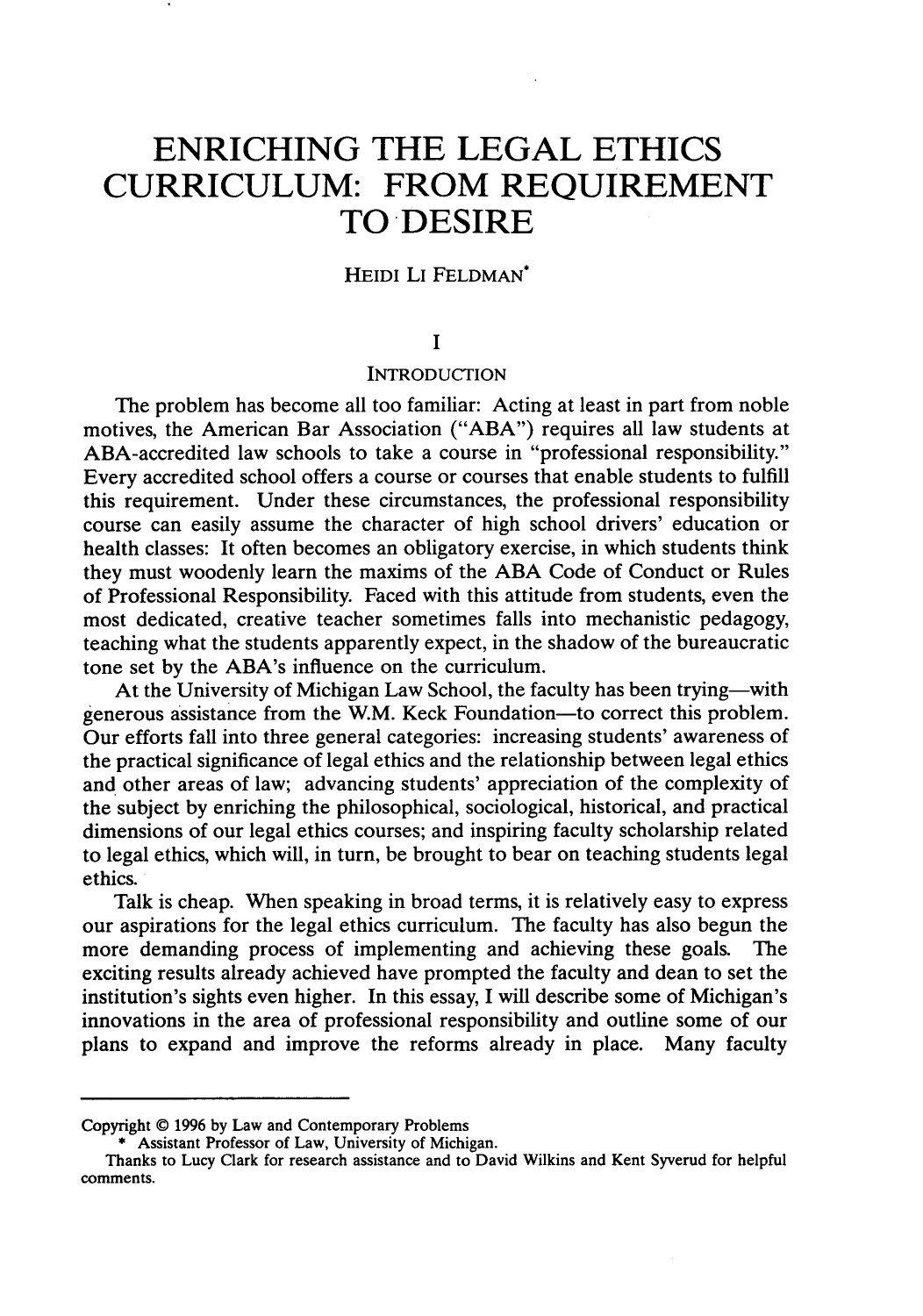members other than myself have contributed to our ongoing transformation of the legal ethics program. I will try to do justice to these colleagues in this essay, noting their initiatives and views whenever possible. I will probably fail, however, leaving my authorial and pedagogical fingerprints all over others' ideas and contributions. I apologize for that in advance.

Three individuals must be specifically acknowledged for their contributions to Michigan's efforts to revitalize the legal ethics curriculum: Professor Carl Schneider;<sup>1</sup> Professor Kent Syverud;<sup>2</sup> and Dean Jeffrey Lehman.<sup>3</sup> Each of them has also been closely involved with the Keck Foundation's contribution to Michigan's efforts.

## II

## THE CURRICULUM IN LEGAL ETHICS

Michigan's curricular innovations take two main forms. First, we have introduced a one-week intensive mini-course on legal ethics, which has been taught to the entire first-year class in the 1995-96 academic year. This innovation builds on an existing program of punctuating the traditional first-year classes with "bridge weeks," one-week intensive mini-courses on specific topics. Second, for the past several years, we have offered annually at least one upperlevel seminar on some topic(s) in applied legal ethics. While we still offer the traditional professional responsibility course, we anticipate modifying this course once it is taught by faculty members who have developed the legal ethics bridge weeks and the upperlevel seminars and is taken by students who have all experienced the legal ethics week in their first year. In this way, we will maintain some degree of continuity with the older professional responsibility curriculum while modifying it to eliminate those familiar problems I mentioned at the outset of this essay.

Before the Keck Foundation supplied us with the resources to create our current, ambitious legal ethics bridge weeks, some of Michigan's faculty had already experimented with a bridge week focused on legal ethics. This topic was a natural choice because in every bridge week, regardless of topic, faculty members attempt to show connections between the traditional first-year subjects, introduce ideas and materials from other disciplines into the study of law, and have students relate what they are learning to situations drawn from the cutting edge of legal practice. With the aid of the Keck Foundation, the faculty has been able to develop a highly robust ethics bridge week: We have created a set of course materials, used each year (with modification as necessary); we consistently arrange for an outstanding visiting legal ethics scholar to collaborate with Michigan faculty in conducting the week; and we invite a wide range of outside speakers to address the class.

<sup>1.</sup> Professor, University of Michigan Law School.

<sup>2.</sup> Associate Dean of Faculty, University of Michigan Law School.

<sup>3.</sup> Dean, University of Michigan Law School.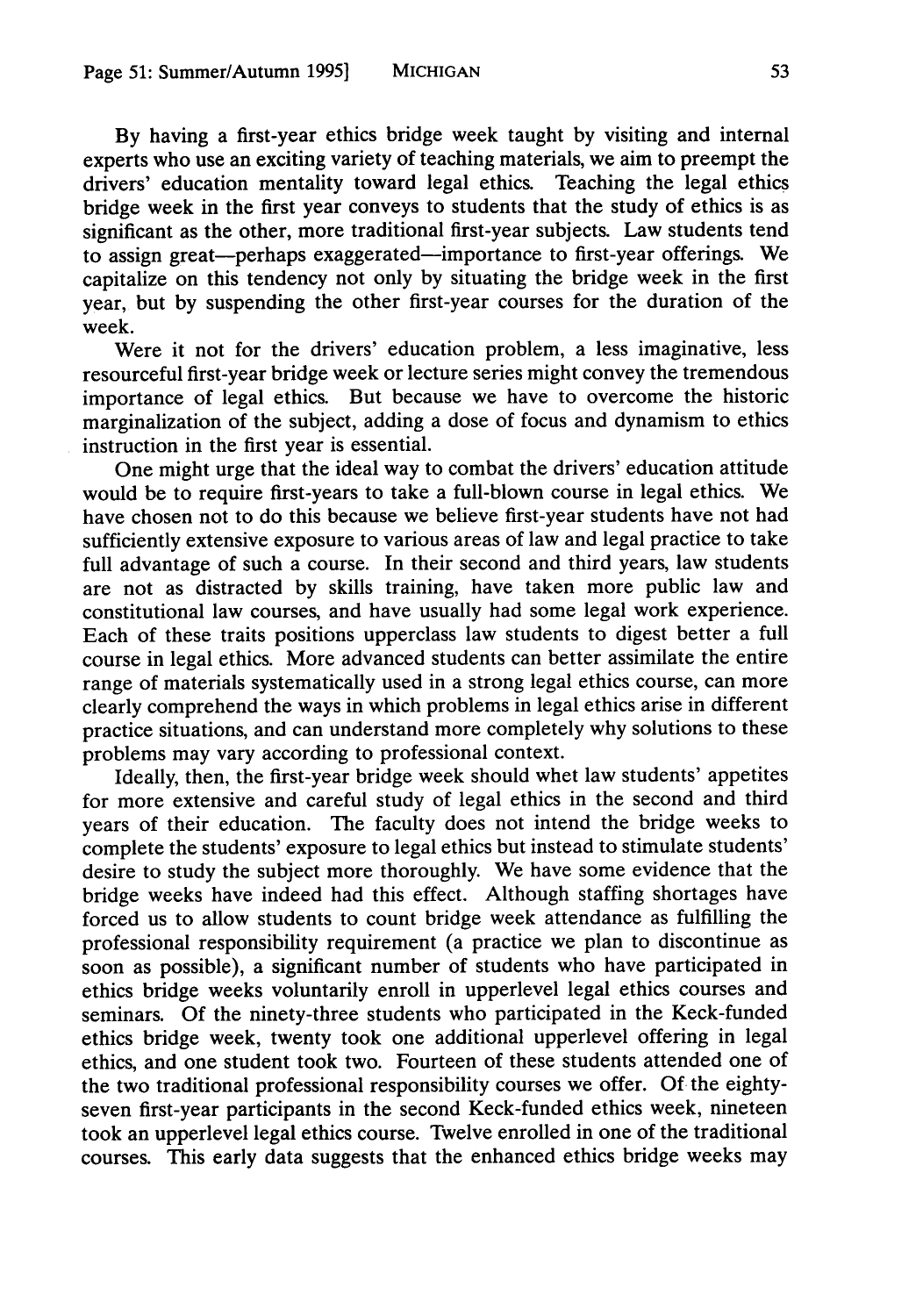indeed inspire student interest in legal ethics. As we improve and develop the upperlevel legal ethics curriculum, we expect to see increasing numbers of students voluntarily follow-up the first-year bridge weeks with more comprehensive study in legal ethics.

## III

## MICHIGAN'S FIRST KECK-FUNDED BRIDGE WEEK

The following rather detailed description of the first bridge week designed by Michigan faculty using funds from its Keck grant will illustrate the workings of a bridge week in legal ethics for first-year law students. This week has become the basis for subsequent legal ethics bridge weeks, including the program in which all first-year students participated during the 1995-96 school year.

Because of the tremendous amount of faculty effort required to compile any bridge week, one or two faculty members take primary responsibility for organization. In 1993-94, I agreed to oversee the legal ethics week. Although I had not previously investigated legal ethics, my own interest in the area stemmed in part from my doctoral work in philosophy, in which I specialized in ethics and political philosophy. Michigan's Keck grant gave us the chance to hire an "outside expert" in the area of legal ethics: an accomplished senior faculty member from another institution whose primary teaching and research interests lay in legal ethics. This expert would assume much of the responsibility for the week's curricular content and structure, while I would provide assistance in these areas and handle much of the logistical work. Because I was a relatively young scholar and untenured at the time (I joined Michigan's faculty in the fall of 1991), this partnership arrangement made especially good sense.

We were lucky enough to entice Professor David Luban<sup>4</sup> to be the outside expert for our first Keck-aided legal ethics bridge week. The students benefitted enormously from Professor Luban's tremendous knowledge and experience and from his superb teaching. I, too, learned from Professor Luban, who invited me to collaborate with him on all aspects of the week. Professor Luban also generously assumed a portion of the administrative responsibility.

At the outset, Professor Luban and I agreed that the course materials should be multimedia, including videotapes of documentaries on lawyers' ethics that Professor Luban had used before with great success. We also took advantage of our fiscal resources by inviting a wide range of guest speakers drawn from the ranks of legal practice and the legal academy, as well as educated observers of the current state of the legal profession such as Lincoln Caplan, a well-known writer specializing in the coverage of legal affairs.<sup>5</sup> In addition, several

<sup>4.</sup> Morton and Sophia Macht Professor of Legal Ethics, University of Maryland; Research Scholar, Institute of Philosophy & Public Policy.

<sup>5.</sup> Caplan graduated from Harvard College and Harvard University Law School; he received a grant from the Guggenheim Foundation in 1989-90 to fund the writing of **SKADDEN:** POWER, MONEY,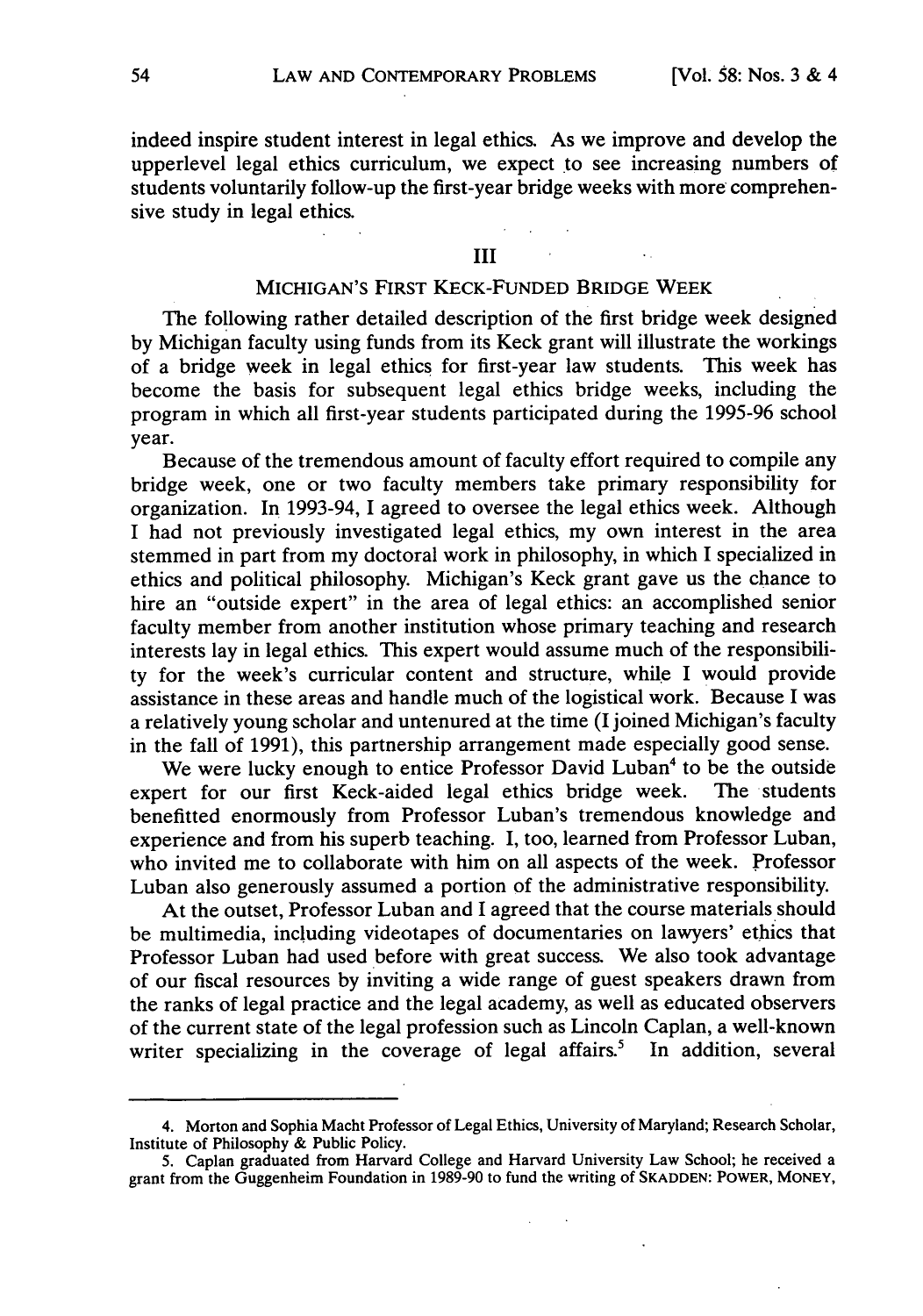Michigan faculty members agreed to be "internal" guest speakers. While the external speakers tended to have specific, primary interests in legal ethics, the internal speakers tended to be faculty members whose research and teaching areas were in second- and third-year curricular subjects that frequently raise interesting and important ethical questions. Each speaker selected readings to accompany his or her session. Professor Luban delivered several lectures, and I presented the final lecture of the week. In addition to large group lectures, we held several small group discussions, breaking the class into three groups of approximately thirty students each, with various first-year faculty members acting as facilitators. The wide array of speakers and activities enabled us to achieve many of the

abstract objectives I named at the outset of this essay. For example, two internal guest speakers, Professors Debra Livingston<sup>6</sup> (at that time a member of Michigan's faculty) and Sam Gross,<sup>7</sup> both of whom teach upperlevel courses, introduced the students to ethical problems in particular areas of legal practice. Professor Livingston, along with Professor Carol Steiker,<sup>8</sup> discussed the ethical problems endemic to criminal law practice. Professor Gross discussed the relationship between the structure of the American civil system and specific ethical abuses, comparing both the American system and its problems to the German approach and its problems. Both of these speakers illustrated the relationship between legal ethics and other areas of law and the complexities at the intersections; as upperlevel instructors, Professors Livingston and Gross conveyed, through their participation in the bridge week, the important message that a concern with legal ethics must continue throughout law school.

Three speakers from outside the academy demonstrated the practical significance and relevance of legal ethics in three very different contexts. Judge William Schwarzer<sup>9</sup> discussed the effectiveness of the rules of civil procedure in regulating adversarial excesses. By concentrating specifically on Rules 11 and 26, Judge Schwarzer confirmed the connection between the first-year curriculum and legal ethics and demonstrated how the nitty-gritty of civil procedure relates to lawyers' ethical conduct.

Like Judge Schwarzer, Harris Weinstein<sup>10</sup> and Lincoln Caplan provided the students with a conceptual perspective of the world beyond law school. Both spoke about ethical complexities arising in the landscape of corporate practice: Mr. Weinstein discussed the law firm Kaye, Scholer's defense of a rather unsavory corporate client; Mr. Caplan focused on the ethical pressures faced by corporate attorneys, particularly young associates in large firms. Both

<sup>&</sup>amp; THE RISE OF **A LEGAL** EMPIRE (1993).

<sup>6.</sup> Associate Professor of Law, Columbia University.

<sup>7.</sup> Professor, University of Michigan Law School.

<sup>8.</sup> Assistant Professor, Harvard University Law School.

<sup>9.</sup> Senior Judge, U.S. District Court, Northern District of California; Director, Federal Judicial Center, 1990-95; editor, **MANUAL** FOR COMPLEX LITIGATION (3d ed. 1994).

<sup>10.</sup> Partner, Covington & Burling; Chief Counsel, Office of Thrift Supervision, U.S. Dept. of Treasury, 1990-92.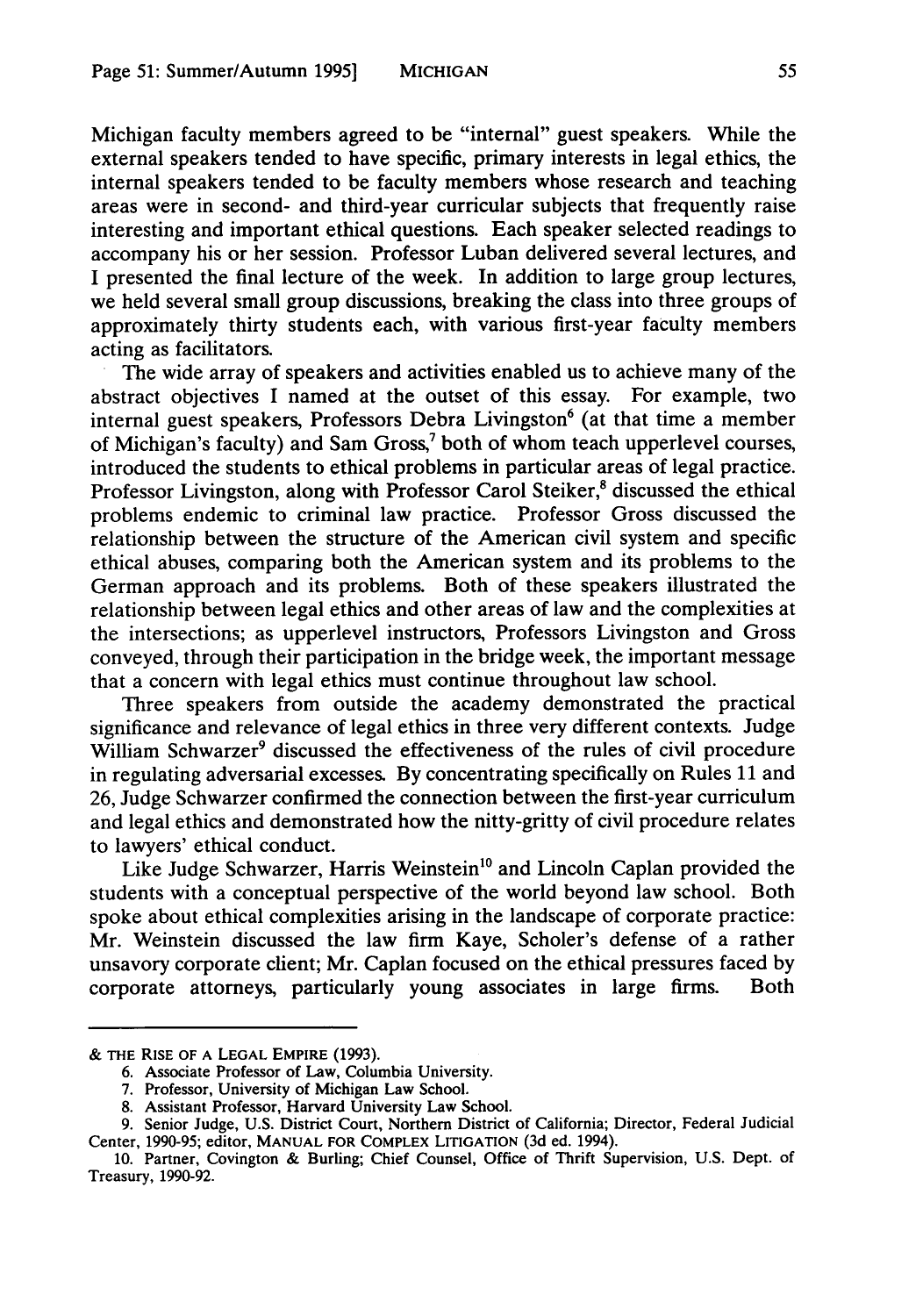presentations demonstrated the place for sociological and historical study in understanding legal ethics as it arises on the ground. Mr. Caplan, in particular, highlighted this by discussing the history and sociology of corporate law practice in the United States.

Of course, issues of legal ethics are present in areas other than corporate practice and civil and criminal litigation. Thus, we devoted three sessions to exploring legal ethics in non-corporate or non-litigation settings.

Professor William Miller<sup>11</sup> had previously taught courses in negotiation in which he occasionally discussed related ethical issues. For the bridge week, Professor Miller supervised a negotiation exercise that tempted each side toward ethically questionable conduct to gain a material advantage. Each pair of students conducted the negotiation, and a few pairs' negotiating sessions were videotaped. Professor Miller concluded the exercise by analyzing these taped sessions with the entire group, fielding their questions and comments throughout. In order to simulate the actual conflict of interest, a portion of the students' final grade was based on their performance in the negotiations (the remainder of the grade was based on class participation and performance on a written take-home examination). In other words, as we informed the students in advance, the settlement amounts would be the basis for a grading curve for the negotiation exercise: Students who gained larger settlements on behalf of their clients received higher grades, just as students who spent less money on behalf of their clients also received higher grades. Although many students were alarmed by this zero-sum element of their final grade, we chose to grade the exercise on this basis for several reasons: We wanted the students to experience an authentic clash between the demands of ethics and the demands of material advantage to prompt them to think about the relationship between strategy and ethics; we wanted to heighten the practical relevance of the legal ethics bridge week; and we wanted to evaluate the students' skills other than those elicited by the take-home written examination given at the week's end.

The relationships between negotiations, ethics, and power figured prominently in one of our external guest speaker's presentations. Professor Carrie Menkel-Meadow<sup>12</sup> showed a videotape of a mock judicial settlement conference and then discussed the ethical positions and behavior of the lawyers and the judge.

Our final guest speaker, Professor Lucie White, $^{13}$  lectured on legal ethics in yet another type of practice-public interest advocacy. We especially wanted the students to see that ethical difficulties do not disappear in the public interest setting. In fact, on the final examination, students were given the option of analyzing one of two ethically complex situations, one drawn from corporate

<sup>11.</sup> Professor, University of Michigan Law School, who was also teaching the students Property at the time.

<sup>12.</sup> Professor of Law and Director of the Center for Study of Inter-Racial/Inter-Ethnic Conflict Resolution, U.C.L.A.

<sup>13.</sup> Professor, Harvard University Law School.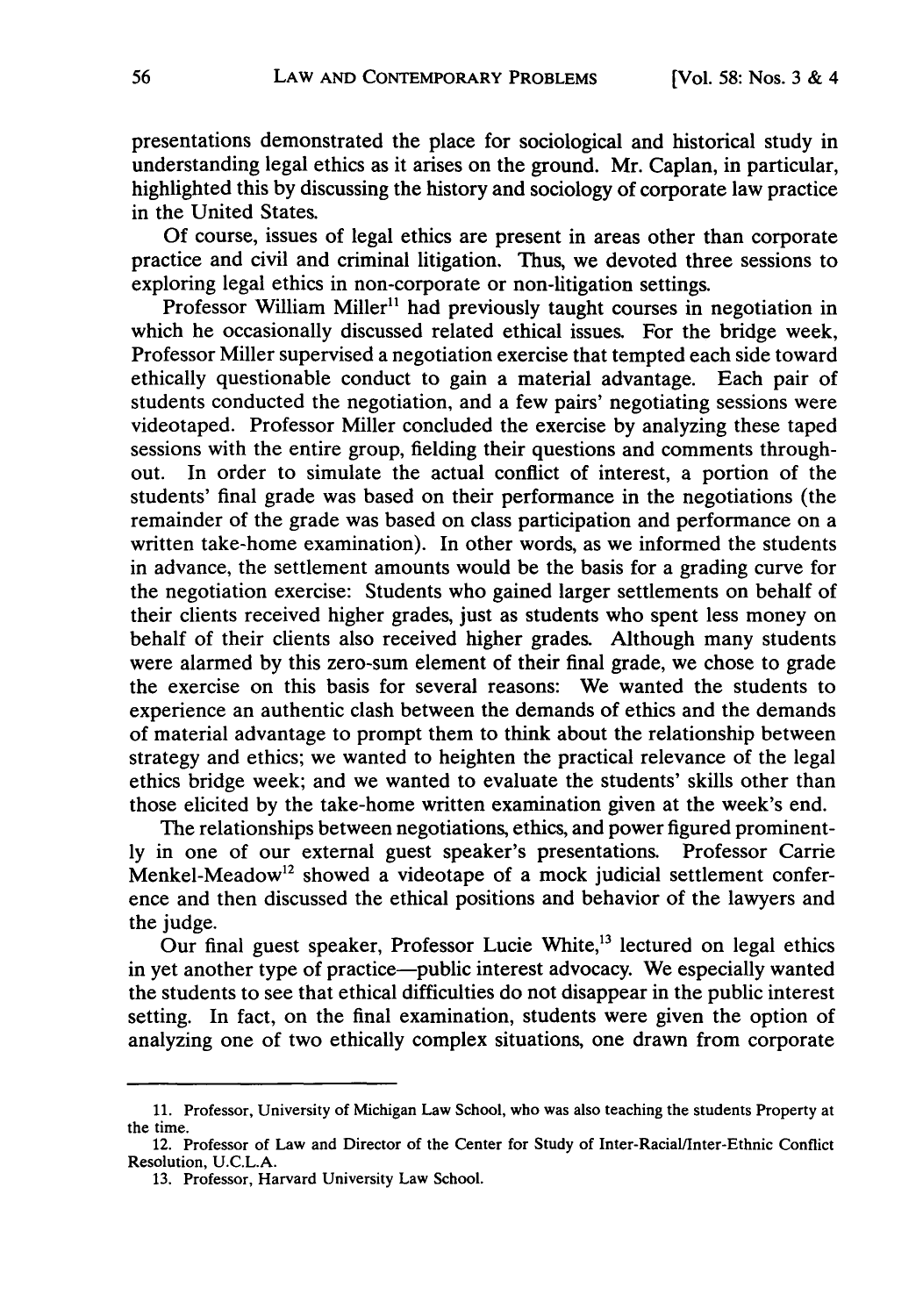practice and the other from public interest practice. The class divided about evenly in their selection.

I concluded the bridge week with a lecture entitled "Virtue Ethics and Legal Ethics." In this lecture, I placed the subject of legal ethics in a broader moralphilosophical context, introducing the students to three traditional schools of thought in normative ethics: utilitarianism, Kantianism, and virtue ethics. I aimed to begin to equip the students with a powerful theoretical framework within which to consider legal ethics and, more generally, to demonstrate how ideas and methods of another discipline can aid the legal thinker.

When I prepared the lecture, I hoped that it would motivate me to undertake a more scholarly investigation into its topic, which in fact happened.<br>The lecture became the basis of an article I wrote subsequently.<sup>14</sup> The The lecture became the basis of an article I wrote subsequently.<sup>14</sup> research and writing of that article became, in turn, an impetus for developing an upperlevel seminar, designed to investigate the issues and themes of the original lecture more thoroughly and carefully. In the long term, I may create a large-scale upperlevel course based in part on the seminar.

Other Michigan faculty members who have innovated the legal ethics curriculum have experienced an interplay between their teaching and scholarship in this area. Professors Schneider and Syverud have used Keck grant funds to create upperlevel seminars in applied legal ethics. These focused seminars enable students to examine ethical issues in particular areas of legal practice, allowing for a depth of inquiry normally unavailable in the traditional professional responsibility course. Professor Schneider, who has had a longstanding interest in health law, co-taught a seminar in medical ethics with Professor Joel Howell, of the Michigan Medical School and History Department, offered jointly to law students and medical students. Professors Schneider and Howell continue to offer this seminar.

Professor Syverud teamed with Professor Charles Silver of the University of Texas Law School to teach a seminar entitled "Selected Problems in Litigation Ethics." Because Professors Syverud and Silver had prior interests in insurance law, they concentrated on ethical issues confronting the insurance defense lawyer. This emphasis reinforced an important objective of Michigan's innovations: educating students to be alert for often overlooked legal-ethical dimensions of particular practice areas. On the basis of developing and teaching their seminar, Professors Syverud and Silver have produced a scholarly  $article <sup>15</sup>$ —another instance of the symbiosis of curricular innovation and faculty research.

<sup>14.</sup> Heidi Li Feldman, Codes and Virtues: Can Good Lawyers Be Good Ethical Deliberators?, 69 **S. CAL.** L. REV. **885 (1996).**

**<sup>15.</sup>** Charles Silver **&** Kent Syverud, The Professional Responsibilities of Insurance Defense Lawyers, 45 **DUKE** L.J. 255 **(1995).**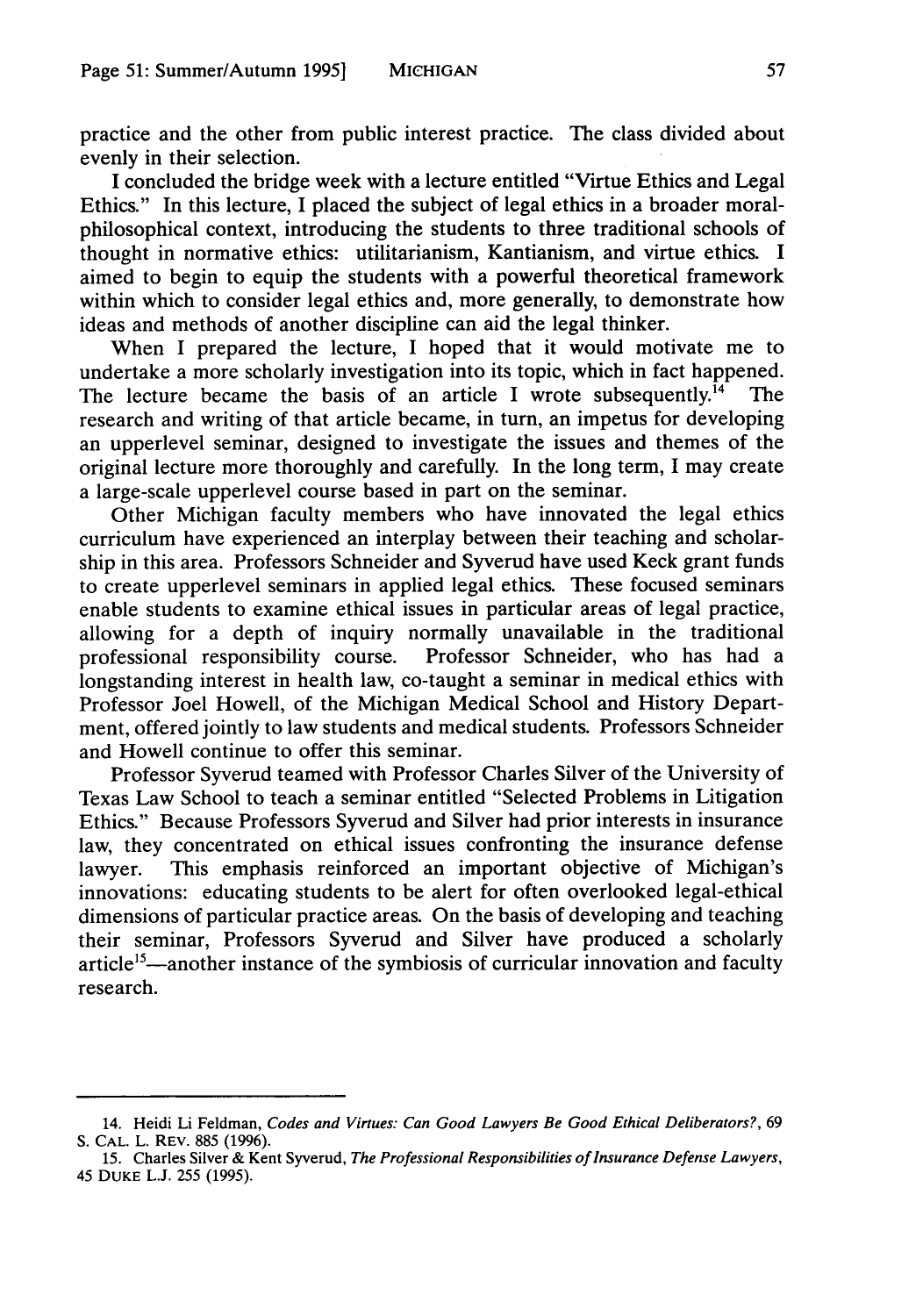#### IV

#### **CONCLUSION**

The first-year legal ethics bridge week and the growing number of upperlevel seminars in legal ethics have enabled the Michigan faculty to achieve, or begin to achieve, many of our goals for reformulating the legal ethics curriculum. At least two faculty members-Kent Syverud and myself-who have taught in the ethics bridge weeks have also taught upperlevel seminars. Informally, each of us has begun the process of integrating the lessons of the bridge weeks into upperlevel teaching.

To further coordinate the bridge weeks with upperlevel offerings in legal ethics and to better accomplish both our curricular and scholarly goals in this area, the faculty would like to establish a program on the legal profession, pending faculty development and approval. At the initiative of Dean Lehman, Professor Syverud has begun outlining this enterprise. We anticipate seeking full faculty approval during the 1996-97 academic year.

The program will be designed with considerable participation from faculty members, students, and alumni. The first draft of the proposal contemplates initiatives in four areas: negotiation and dispute resolution; professional responsibility and legal ethics; legal skills; and the study of the legal profession. In addition to promoting curricular innovation, the program will encourage and sponsor faculty scholarship and symposia in these areas. The impetus for such a program comes both from the leading role many of our graduates play in the legal profession and from our commitment to making the sort of ongoing contribution to the profession for which an academic institution is uniquely qualified.

In the area of professional responsibility and legal ethics, the program will continue the legal ethics bridge weeks and upperlevel seminars. But, with additional, *long-term* financial support and more flexible use of current funding, Michigan's innovations in the legal ethics area should blossom by permitting faculty additional time to refine and elaborate the curricular additions already in place. Moreover, a faculty member or members could be given the time to revamp the upperlevel survey course in professional responsibility, making it an integral part of revitalizing the teaching of legal ethics at Michigan.

More resources with fewer restrictions on their use would also allow faculty and students involved in the professional responsibility and legal ethics part of the program to work in tandem with faculty and students concentrating in other areas (we also expect overlap in the faculty and students working in the different parts of the program). For example, the program on the legal profession could organize and sponsor both courses and scholarly conferences on topics such as the history and sociology of legal ethics in the United States or the economic and moral dimensions of methods of dispute resolution other than litigation. As with the first-year legal ethics week and the upperlevel seminars, the program's courses and conferences will include a large number of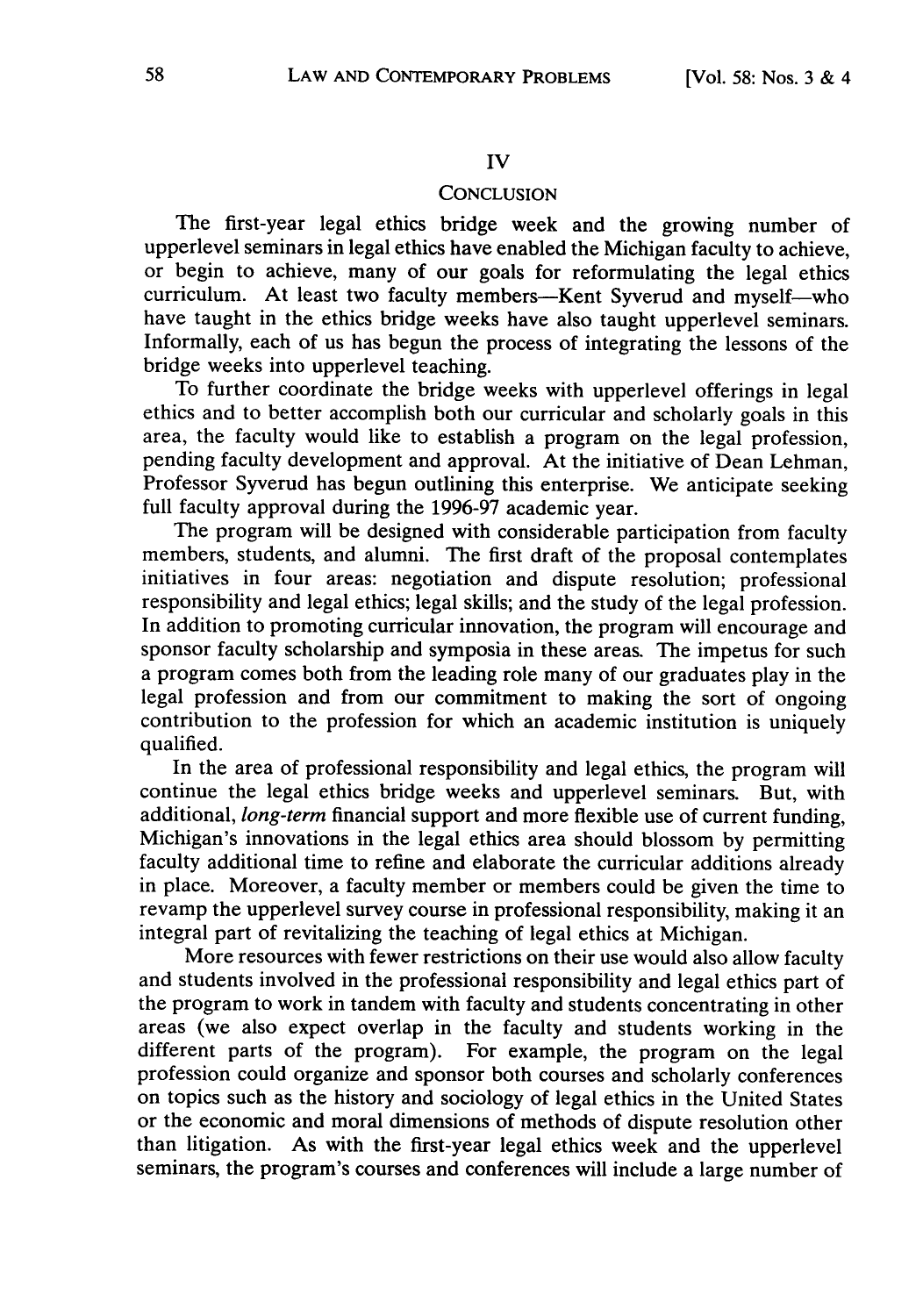guest speakers, drawn from other academic disciplines and law schools, and from the practicing bar. Although financing this range of outside speakers is a challenge, it provides the students the excitement of hearing new voices express different perspectives on the issues covered in the legal ethics curriculum.

The University of Michigan Law School has begun to rethink the traditional legal ethics curriculum. Our ambition is to remove all bureaucratic overtones from student coursework in legal ethics. Ultimately, we aim to shift the perception of legal ethics as synonymous with a somewhat tedious professional responsibility requirement to an understanding of legal ethics as an area with tremendous intrinsic merit as well as special relevance to the practice of law. Viewed in this light, studying legal ethics becomes a desirable endeavor rather than a chore to be hastily dispatched.